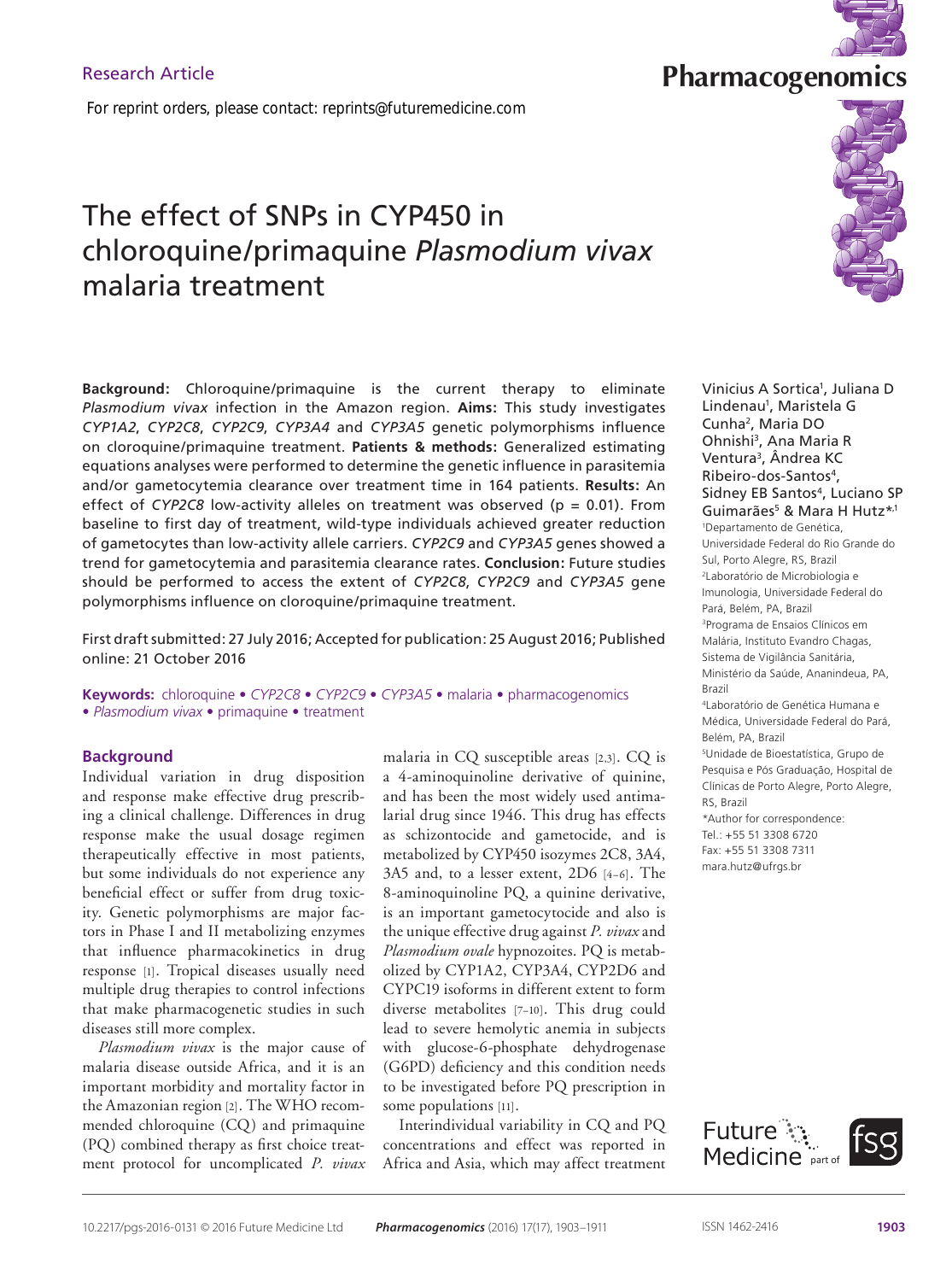outcome in these populations [12–17]. *P. vivax* resistance to CQ, treatment noncompliance, medication suboptimum dose, patient health and/or nutritional status, drug–drug interactions are some factors that could lead to treatment failure [18]. However, genetic polymorphisms in CQ and PQ metabolizing enzymes that might influence drug availability and response to malaria therapeutic regimen were never investigated; therefore, the present study aims to evaluate whether genetic polymorphisms in *G6PD*, *CYP1A2*, *CYP2C8*, *CP2C9*, *CP3A4* and *CYP3A5* influence *P. vivax* malaria treatment response.

## **Patients & methods**  Study population

The study cohort consisted of 164 *P. vivax* malaria patients followed during malaria treatment period from 2007 to 2009. All subjects were born in Pará state in the Brazilian Amazonian region, which presents different risk of infection and transmission among distinct regions and cities [19]. Patients were diagnosed and treated in Belém, Pará state at the Evandro Chagas Institute. Patients were aged between 12 and 88 years  $(36.0 \pm 15.6 \text{ years})$ . Twenty-nine patients  $(17.6\%)$  use other medications in combination to CQ and PQ to treat malaria symptoms or pre-existing diseases. Sample collection and ancestry determination were previously described [20]. Patients were clinically examined and received the standard 1500 mg of CQ associated with 210 mg of PQ treatment in a short regimen as recommended by the Brazilian health authorities [21]. The

therapeutic regimen was administered as CQ 600 mg and PQ 30 mg in the first day, followed by CQ 450 mg and PQ 30 mg in the second and third days, and PQ 30 mg in the last 4 days to all patients included in the study. This schedule was used because according to the Brazilian health authorities a shorter treatment time facilitates treatment adhesion in isolated Amazonian regions.

Treatment response was daily accompanied by clinical examinations. *P. vivax* asexual and sexual (gametocyte) forms density per μl of blood was daily estimated by counting the number of parasites per 100 fields and double-checked blindly by two expert microscopists as recommended by Brazilian ministry of health [22]. Patients were followed at the Evandro Chagas Institute for 6 months to identify relapse episodes. This follow-up time is the expected period in which relapses are expected to occur in the Amazonian region [23]. Patients were only considered with relapses if they presented malaria symptoms again and reside in urban areas with no risk of malaria transmission and did not travel to endemic areas. The incidence of malarial infections in the Brazilian Amazonian region was estimated as 6.3/1000 inhabitants. However, the transmission rate is variable in different localities. Usually it is higher in gold-digging areas and lower or absent in urban areas [19].

All subjects provided their written informed consent to participate in this study. The Ethics Committees of the Evandro Chagas Institute and Federal University of Pará approved the study protocol.

| Table 1. List of SNPs genotyped in the present study.   |             |            |                 |  |  |  |
|---------------------------------------------------------|-------------|------------|-----------------|--|--|--|
| Gene                                                    | <b>SNP</b>  | dbSNP ID   | <b>Assay ID</b> |  |  |  |
| CYP <sub>1</sub> A <sub>2</sub>                         | $-360G > A$ | rs2069514  | C 15859191 30   |  |  |  |
|                                                         | $-163C$ >A  | rs762551   | C 8881221 40    |  |  |  |
| CYP2C8                                                  | 805A > T    | rs11572103 | C 30634034 10   |  |  |  |
|                                                         | 792C > G    | rs1058930  | C_25761568_20   |  |  |  |
|                                                         | 416G > A    | rs11572080 | $C$ 25625794 10 |  |  |  |
| CYP2C9                                                  | 3608C > T   | rs1799853  | $C$ 25625805 10 |  |  |  |
|                                                         | 1003C > T   | rs28371685 | C 30634132 70   |  |  |  |
|                                                         | 42614A > C  | rs1057910  | C 27104892 10   |  |  |  |
|                                                         | 1080C > G   | rs28371686 | C 27859817 40   |  |  |  |
| CYP3A4                                                  | $-392A > G$ | rs2740574  | $\ddagger$      |  |  |  |
| CYP3A5                                                  | 14690G>A    | rs10264272 | C 30203950 10   |  |  |  |
|                                                         | 6986A > G   | rs776746   | C 26201809 30   |  |  |  |
| G6PD                                                    | 202G > A    | rs1050828  | $C_{222868620}$ |  |  |  |
|                                                         | 376A > G    | rs1050829  | $C$ 2228694 20  |  |  |  |
| <sup>†</sup> Custom assay.<br>dbSNP: A database of SNP. |             |            |                 |  |  |  |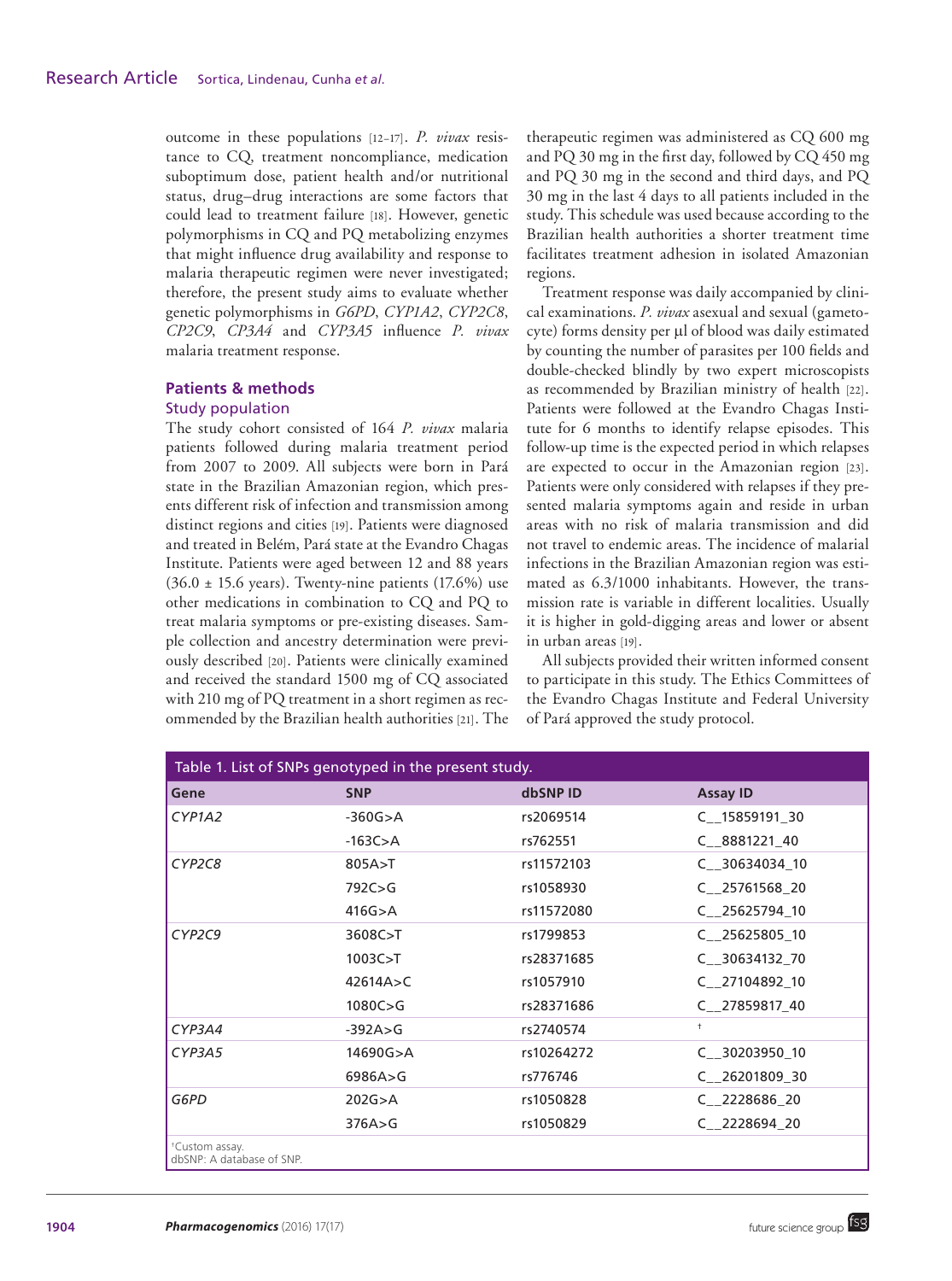

**Figure 1. Number of patients with parasites and gametocytes in blood during the days of chloroquine/primaquine treatment.**

# Genotyping

Genomic DNA from all patients was extracted from subject's peripheral blood leukocytes using proteinase K digestion and standard phenol–chloroform procedures [24]. Reactions were performed in a total of 8 μl containing 10 ng of genomic DNA. The 13 SNPs in CYP450 and *G6PD* genes were determined by allelic discrimination assays (7500 Real Time PCR System®, Applied Biosystems, CA, USA) using Taqman 5´-nuclease assays® (Applied Biosystems) (Table 1), according to the manufacturer's recommended protocol.

# Statistical analysis

Allele and genotype frequencies were estimated by gene counting, and haplotype frequencies and linkage disequilibrium were estimated with PHASE 2.1.1 [25]. Deviation from Hardy–Weinberg equilibrium was assessed by Qui-square tests with Bonferroni correction. The individual proportions of European, African and Amerindian genetic ancestry were estimated using the STRUCTURE software 2.3.3 [26,27]. Analyses of the effect of different genotypes on the efficacy of the treatment were performed using a generalized estimating equation (GEE) to determine the genetic influence in parasitemia or gametocytemia clearance over time. GEE is a repeated measure analysis focused on average changes in response over time and the impact of covariates on these changes. This method models the mean response as a linear function of covariates of interest via a transformation or link function and can be used in studies in which data are asymmetric or the distribution of data is difficult to verify due to small sample size [28]. GEE was performed considering a Gaussian distribution with an identity link function and an exchangeable correlation matrix structure in SPSS18.0 (IBM company) statistical package for Windows® (IL, USA). Parasitemia and gametocytemia levels were log-transformed before analysis because of their asymmetric distribution, but untransformed data are shown in 'Figures' and 'Tables'. Age, gender, co-medication, parasitemia baseline level, gametocytemia baseline level and genetic ancestry entered in models as covariates based on conceptual analyses of the literature and/or by means of a statistical definition (association with the study factor and with the outcome at  $p \le 0.15$ ). Bonferroni correction for multiple comparisons was performed and corrected p-values were presented. Cohen's *d*-test was calculated to determine the effect sizes based on standardized differences between the means, that

| Table 2. G6PD allele and genotype frequencies. |   |                |               |    |                  |  |  |
|------------------------------------------------|---|----------------|---------------|----|------------------|--|--|
| <b>SNP</b>                                     |   | Alleles, n (%) |               |    | Genotypes, n (%) |  |  |
|                                                |   | <b>Male</b>    | <b>Female</b> |    |                  |  |  |
| 202G > A                                       | G | 105 (98.1)     | 89 (93.0)     | GG | 43 (89.6)        |  |  |
|                                                | A | 2(1.9)         | 7(7.0)        | GA | 3(6.3)           |  |  |
|                                                |   |                |               | AA | 2(4.2)           |  |  |
| 376A > G                                       | A | 94 (88.7)      | 86 (91.5)     | AA | 40 (85.1)        |  |  |
|                                                | G | 12(11.3)       | 8(8.5)        | AG | 6(12.8)          |  |  |
|                                                |   |                |               | GG | 1(2.1)           |  |  |
| 202A + 376G determine A phenotype.             |   |                |               |    |                  |  |  |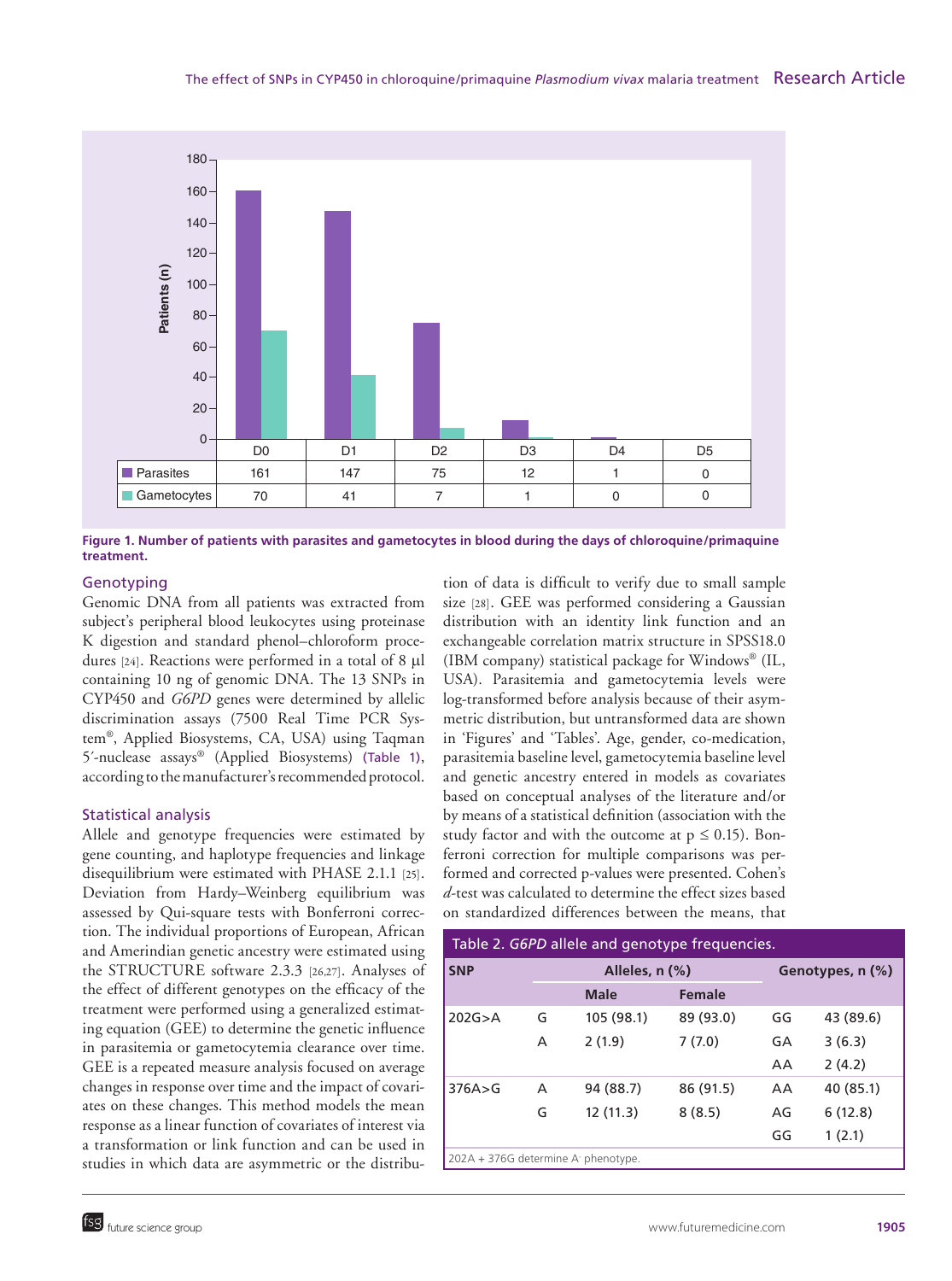| Table 3. CYP450 allelic frequencies. |                |              |               |  |  |
|--------------------------------------|----------------|--------------|---------------|--|--|
| Gene                                 | <b>Alleles</b> | $\mathsf{n}$ | Frequency (%) |  |  |
| CYP1A2                               | $*1A$          | 122          | 37.2          |  |  |
|                                      | $*1C$          | 127          | 38.7          |  |  |
|                                      | $*1F$          | 79           | 24.1          |  |  |
| CYP2C8                               | $*1A$          | 283          | 86.3          |  |  |
|                                      | *2             | 19           | 5.8           |  |  |
|                                      | $*3$           | 21           | 6.4           |  |  |
|                                      | $*4$           | 5.           | 1.5           |  |  |
| CYP2C9                               | $*1A$          | 291          | 88.7          |  |  |
|                                      | *2             | 23           | 7.0           |  |  |
|                                      | $*3$           | 9            | 2.8           |  |  |
|                                      | $*11$          | 5            | 1.5           |  |  |
| CYP3A4                               | $*1A$          | 272          | 82.9          |  |  |
|                                      | $*1B$          | 56           | 17.1          |  |  |
| CYP3A5                               | $*1A$          | 80           | 24.4          |  |  |
|                                      | *3             | 236          | 71.9          |  |  |
|                                      | *6             | 12           | 3.7           |  |  |

is, the difference between the means of the two conditions in terms of standard (z) scores [29]. Statistical significance was defined as a two-tailed p < 0.05.

# **Results**

After 7 days of treatment all patients presented negative results for parasites and gametocytes in blood. Parasitemia levels were reduced to 0 after 5 days of treatment and gametocytes were reduced to 0 after 4 days of treatment (Figure 1). No patient abandoned treatment and adverse drug reactions were not reported. After

treatment, 27 patients (16.5%) presented relapses and repeated the therapeutic regimen.

## G6PD genotypes & phenotypes

Based on *G6PD* 202G>A and 376A>G SNPs only three malaria patients showed Gd A<sup>-</sup> deficiency and four women were 202A and 376G carriers. Allele and genotype frequencies for *G6PD* SNPs are presented in Table 2. Patients with G6PD deficiency did not present adverse reactions to CQ/PQ treatment; therefore, *G6PD* genotypes were not considered as a confounder variable in this population study.

# Influence of CYP in parasitemia & gametocytemia clearance

*CYP1A2*, *CYP2C8*, *CYP2C9*, *CYP3A4* and *CYP3A5* allele frequencies in the investigated sample are shown in Table 3. The genotype distribution did not deviate significantly from Hardy–Weinberg equilibrium. A functional approach was used to group genotypes. Therefore, *CYP2C8* reduced activity allele carriers were compared with subjects with wild type alleles to explore the effect of these genes on outcomes. After adjustment for age, gender, co-medication, parasitemia baseline level, gametocytemia baseline level, and genetic ancestry in the GEE analysis, only *CYP2C8*, was associated with gametocytemia clearance rates.

*CYP2C8*-reduced activity variants (*\*2*, *\*3*, *\*4*) are low-activity alleles. Demographic and clinical characteristics of the patients according to metabolism status are shown in Table 4. Figure 2 shows the trajectory of gametocyte elimination based on findings from the GEE model, including treatment over time and the presence of low-activity alleles as main effects,

| Table 4. CYP2C8 group phenotypes main characteristics.                                                                                                                                                                                       |                    |                                     |                    |  |  |  |  |
|----------------------------------------------------------------------------------------------------------------------------------------------------------------------------------------------------------------------------------------------|--------------------|-------------------------------------|--------------------|--|--|--|--|
| <b>Characteristics</b>                                                                                                                                                                                                                       | $CYP2C8*1$         | $CYP2C8*2/*3/*4$<br>allele carriers | p-value            |  |  |  |  |
| $n^{\dagger}$                                                                                                                                                                                                                                | 118                | 45                                  |                    |  |  |  |  |
| Age (years)                                                                                                                                                                                                                                  | 36.0 (15.6)        | 35.0 (15.1)                         | $0.6^{*}$          |  |  |  |  |
| Gender; male (%)                                                                                                                                                                                                                             | 68.1               | 71.1                                | 0.4 <sup>5</sup>   |  |  |  |  |
| Baseline parasitemia (parasites/ $\mu$ l)                                                                                                                                                                                                    | 8374.3 (50-40,000) | 9222.2 (100-75,000)                 | $0.7^{\circ}$      |  |  |  |  |
| Baseline gametocytemia (gametocytes/µl)                                                                                                                                                                                                      | $126.5(0-4500)$    | $73.3(0-500)$                       | 0.7 <sup>1</sup>   |  |  |  |  |
| Genetic ancestry:                                                                                                                                                                                                                            |                    |                                     |                    |  |  |  |  |
| – African                                                                                                                                                                                                                                    | 0.239(0.10)        | 0.254(0.10)                         | $0.2$ <sup>1</sup> |  |  |  |  |
| – European                                                                                                                                                                                                                                   | 0.415(0.10)        | 0.416(0.13)                         | $0.6$ <sup>1</sup> |  |  |  |  |
| - Native American                                                                                                                                                                                                                            | 0.345(0.12)        | 0.329(0.13)                         | $0.5$ <sup>1</sup> |  |  |  |  |
| Values for age and genetic ancestry are expressed as mean (standard deviation).<br>Values for parasitemia and gametocytemia are expressed as median (range).<br>*One individual was not included in this analysis due to genotyping failure. |                    |                                     |                    |  |  |  |  |

<sup>‡</sup>Student's *t*-test.

<sup>§</sup>Fisher exact test.

<sup>¶</sup>Mann–Whitney test.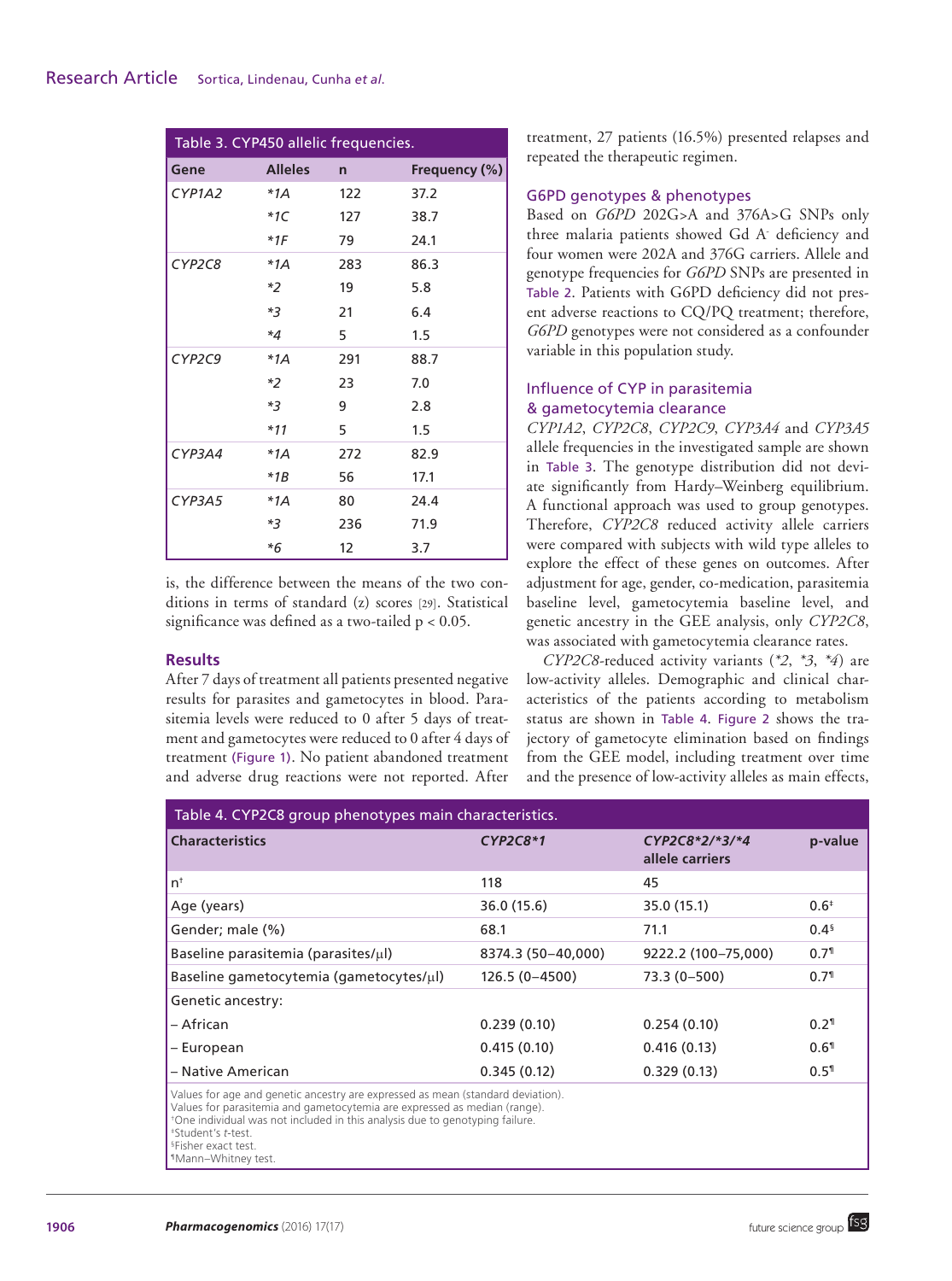

**Figure 2. Mean gametocytemia level reduction during chloroquine/primaquine regimen according to** *CYP2C8* **phenotypes.** Generalized Estimating Equations method with age, gender, co-medication, gametocytemia baseline level and genetic ancestry as co-variates;  $p_{\text{Bonferoni}} = 0.01$  and  $d = 0.44$ .

age, gender, co-medication, gametocytemia baseline level and genetic ancestry as covariates (conceptual confounders), and significant interactions between these factors during treatment. A significant effect of *CYP2C8\*2/\*3/\*4* alleles ( $p_{\text{Bonferroni}} = 0.01$ ) on treatment was observed and a significant interaction effect between low-activity alleles and treatment over time (p = 0.017) was also observed although after Bonferroni correction it was no longer significant. From baseline to the first day of treatment, homozygous individuals for wild-type *CYP2C8* achieved greater reduction ( $p = 0.007$ ) of gametocytes than individuals without this genotype (Figures 2 & 3). The *CYP2C8* polymorphism estimated effect size (0.44) determines a moderate clinical effect considering Cohen's suggestion [30].

*CYP2C9* gene was associated with gametocytemia clearance rates ( $p = 0.037$ ), but this association was no longer significant after Bonferroni correction (Table 5). No main effect was observed for *CYP3A5*, but an interaction between gene over time on parasitemia elimination rate during treatment was disclosed ( $p = 0.007$ )



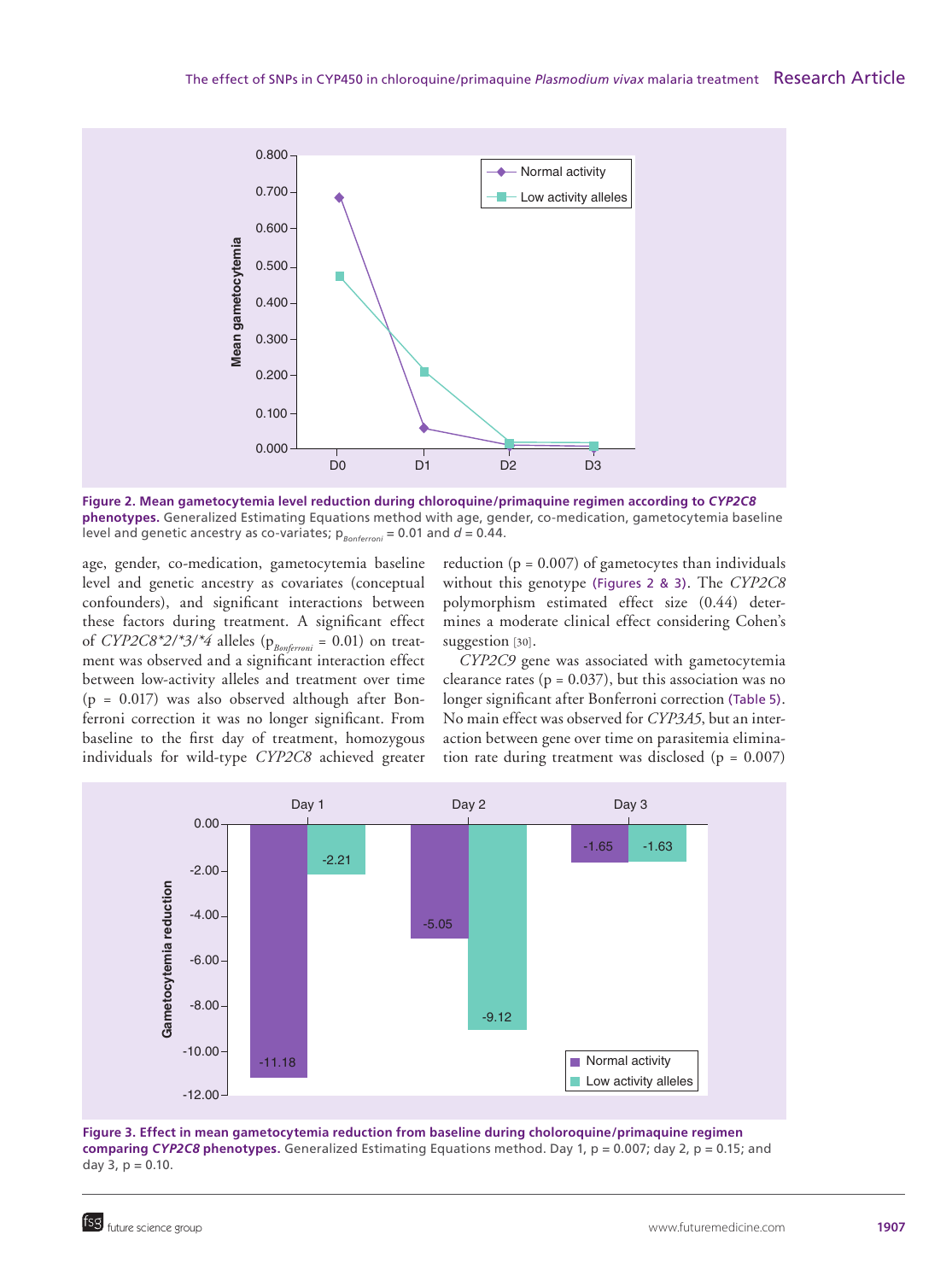| Table 5. Parasitemia and gametocytemia reduction association with CYP genes and gene interaction with time. |         |                |                                                      |                |      |               |                |                                                      |                |               |
|-------------------------------------------------------------------------------------------------------------|---------|----------------|------------------------------------------------------|----------------|------|---------------|----------------|------------------------------------------------------|----------------|---------------|
| Gene                                                                                                        |         | Parasitemia    |                                                      |                |      | Gametocytemia |                |                                                      |                |               |
|                                                                                                             | p-value |                | $\mathsf{p}_{\scriptscriptstyle\mathit{Bonferroni}}$ |                | ď    | p-value       |                | $\mathsf{p}_{\scriptscriptstyle\mathit{Bonferroni}}$ |                | $d^{\dagger}$ |
|                                                                                                             | Gene    | Gene x<br>time | Gene                                                 | Gene x<br>time |      | Gene          | Gene x<br>time | Gene                                                 | Gene x<br>time |               |
| CYP1A2                                                                                                      | 0.14    | 0.29           | NS.                                                  | NS.            |      | 0.20          | 0.31           | <b>NS</b>                                            | <b>NS</b>      |               |
| CYP2C9                                                                                                      | 0.89    | 0.08           | <b>Ns</b>                                            | <b>NS</b>      |      | 0.037         | 0.21           | 0.37                                                 | <b>NS</b>      | 0.24          |
| CYP3A4                                                                                                      | 0.79    | 0.37           | NS.                                                  | <b>NS</b>      |      | 0.93          | 0.90           | <b>NS</b>                                            | <b>NS</b>      |               |
| CYP3A5                                                                                                      | 0.80    | 0.007          | <b>NS</b>                                            | 0.07           | 0.53 | 0.49          | 0.77           | <b>NS</b>                                            | <b>NS</b>      |               |
| *Effect size Cohen's d-test.<br>NS: Not significant.                                                        |         |                |                                                      |                |      |               |                |                                                      |                |               |

(Table 5). *CYP3A5\*3* and *\*6* carriers showed a lower rate of parasite elimination rate during treatment compared with wild-type carriers. After Bonferroni correction only a trend for these associations was observed, and they were not further explored.

## **Discussion**

Metabolism plays an important role in drug disposition with pharmacological and toxicological implications in the use of therapeutic drugs. CYPs are expressed mostly in the liver representing the most important Phase I drug-metabolizing enzymes that oxidize several endogenous substances and xenobiotics, as most medications [31].

The human *CYP2C8* and *CYP2C9* genes are mapped to chromosome 10q24 and exhibit similar substrate specificity but with distinct metabolizing rates. CYP2C8 is mainly expressed in the liver and metabolizes near 5% of drugs cleared by Phase I reactions, while CYP2C9, that is also an abundant enzyme expressed in the liver, metabolizes approximately 15% of clinical drugs [32–35]. In the present study, *CYP2C8* reduced activity alleles carriers showed lower rates of gametocyte elimination as compared with homozygous wild-type allele *\*1A*. *CYP2C8\*4* is a missense mutation, which promotes a lower enzyme activity *in vitro* than the wild-type allele *\*1A*, and similarly *CYP2C8\*2* and *CYP2C8\*3* also present a markedly decrease activity *in vitro* [36,37]. In Africa, *CYP2C8\*2* and *CYP2C8\*3* were associated with impaired metabolism of the antimalarial amodiaquine while *CYP2C8\*4* was not identified [38]. *CYP2C9*-reduced activity allele carriers also showed a lower gametocytemia clearance rate during treatment period, although not significant after Bonferroni correction. CYP2C9 was not related to CQ or PQ metabolism, however, linkage disequilibrium between *CYP2C9* and *CYP2C8* alleles was already reported in the admixed Brazilian population where those genes constitute a haplotypic block [39]. Linkage disequilibrium or an overlap of these enzyme functions are possible explanations for the trend observed in CQ/PQ treatment outcome. The lower rate of gametocyte elimination by *CYP2C8*\*2/\*3/\*4 allele carriers observed herein indicates a slow response to treatment. CQ has a major effect as schizontocides in erythrocytes, but is also effective against *P. vivax* gametocytes. PQ has major effect as gametocytocide and hypnozoitocide in liver and is not metabolized by those CYPs isoenzymes. Besides *CYP2C8* alleles were associated with slow gametocytemia clearance in CQ/PQ-associated regimen, the effect of PQ probably was sufficient to reach an adequate gametocyte clearance for all patients after 4 days of treatment. The synergistic effect of both drugs could prevent an ineffective response to treatment.

The present study also reported a trend for a gene over time interaction between lower parasite elimination rates during malaria treatment and *CYP3A5* splicing defect alleles (*CYP3A5\*3* and *\*6*) carriers. Taken together, these results indicate that *CYP2C8*, *CYP2C9* and *CYP3A5* genetic variants potentially influence in CQ/PQ malaria treatment and should be better evaluated further in larger studies to prevent ineffective treatment and adverse effects.

Antimalarial drugs were usually administered in combination therapies making difficult pharmacogenetics and pharmacokinetics data interpretation. The present study was performed with patients in normal treatment conditions and differences in age, gender, genetic ancestry and use of other drug together with malaria treatment were taken into account in the analyses. Multiple comparison correction tests and effect size estimates were also performed to address reliable results. Nevertheless, the study has some limitations: it was not possible to infer or control the interindividual immune response variability in malaria patients, which contributes to malaria treatment response; it was not possible to determine if patients were *P. vivax*-infected with CQ or PQ-resistant strains; however, the patients did not present relapses before 28 days, which is con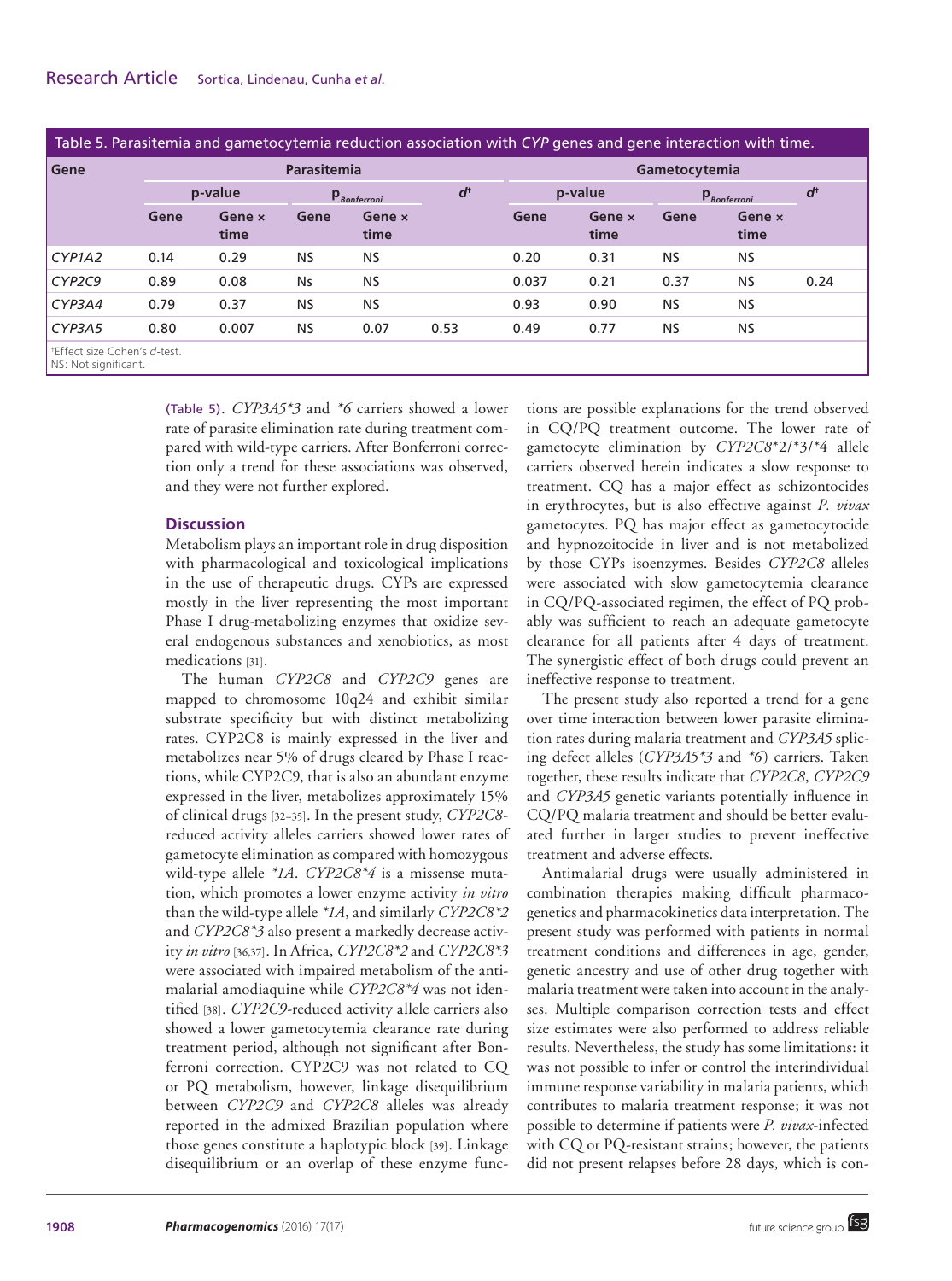sidered a CQ resistance *in vivo* test [40]; CQ and PQ plasma concentrations were not assessed and CYP genetic variance influence on pharmacokinetics could not be directly correlated; the study design does not allow the investigation of the genetic influence on malaria relapses. Besides these limitations, the present results and their effect size reported reinforce the potential role of pharmacogenomics in *P. vivax* malaria treatment.

## **Conclusion**

The present study reported for the first time the influence of *CYP2C8* gene on gametocyte clearance rate on patients under chloroquine/primaquine malaria treatment. The study also indicates a possible role of *CYP2C9* and *CYP3A5* in malaria treatment. Future studies with larger sample sizes are needed to clarify the extent of *CYP2C8*, *CYP2C9* and *CYP3A5* gene polymorphism influences on CQ/PQ treatment outcome.

## **Future perspective**

Even after all the efforts to develop a multiple drug therapy that has a good response to malaria treatment, this disease still is an important morbidity and mortality factor in several world regions, among them is the Amazonian region. For now, pharmacogenetic studies

of this kind of disease are scarce, mainly because of their complexity. However, the present study reports an important contribution to the development of personalized treatment for malaria.

#### Disclaimer

The funders had no role in study design, data collection and analysis, decision to publish or preparation of the manuscript.

#### Financial & competing interests disclosure

The authors thank the financial support provided by Conselho Nacional de Desenvolvimento Científico e Tecnológico (CNPq, Brazil). The authors have no other relevant affiliations or financial involvement with any organization or entity with a financial interest in or financial conflict with the subject matter or materials discussed in the manuscript apart from those disclosed.

No writing assistance was utilized in the production of this manuscript.

#### Ethical conduct of research

The authors state that they have obtained appropriate institutional review board approval or have followed the principles outlined in the Declaration of Helsinki for all human or animal experimental investigations. In addition, for investigations involving human subjects, informed consent has been obtained from the participants involved.

#### Executive summary

- • The WHO recommended as first choice treatment protocol for uncomplicated *Plasmodium vivax* malaria chloroquine (CQ) and primaquine (PQ) combined therapy, in CQ susceptible areas.
- • CQ and PQ are metabolized by several CYP450 (CYP) isozymes. Therefore, genetic polymorphisms in these metabolizing enzymes might influence *P. vivax* malaria treatment response.
- • A total of 164 *P. vivax* malaria patients followed during malaria treatment with CQ and PQ were genotyped for 13 SNPs in CYP450 and *G6PD* genes.
- • Analyses of the effect of different genotypes on treatment efficacy were performed using generalized estimating equations to determine the genetic influence on parasitemia or gametocytemia clearance over time.
- • From baseline to the first day of treatment, wild-type *CYP2C8* homozygous individuals achieved greater reduction of gametocytes than individuals without this genotype.
- • *CYP2C9* gene was associated with gametocytemia clearance rates and *CYP3A5\*3* and *\*6* carriers showed a lower rate of parasite elimination rate during treatment compared with wild-type carriers. However, only a trend for these associations was observed after Bonferroni correction.
- • Taken together, these results indicate that *CYP2C8*, *CYP2C9*, *CYP3A5* genetic variants potentially influence CQ/PQ malaria treatment and should be better evaluated in larger studies to prevent ineffective treatment and adverse effects.

#### **References**

Papers of special note have been highlighted as: • of interest; •• of considerable interest.

- Meyer UA. Pharmacogenetics five decades of therapeutic lessons from genetic diversity. *Nat. Rev. Genet.* 5(9), 669–676 (2004).
- 2 Ferreira MU, Castro MC. Challenges for malaria elimination in Brazil. *Malar. J.* 15(1), 284 (2016).
- **• Reviews major lessons learned from the past and current malaria control policies in Brazil.**
- 3 World Health Organization. *Guidelines For The Treatment Of Malaria (3rd Edition)*. World Health Organization (2015).
- 4 Cooper RG, Magwere T. Chloroquine: novel uses & manifestations. *Indian J. Med. Res.* 127(4), 305–316 (2008).
- 5 Ward SA, Helsby NA, Skjelbo E, Brosen K, Gram LF, Breckenridge AM. The activation of the biguanide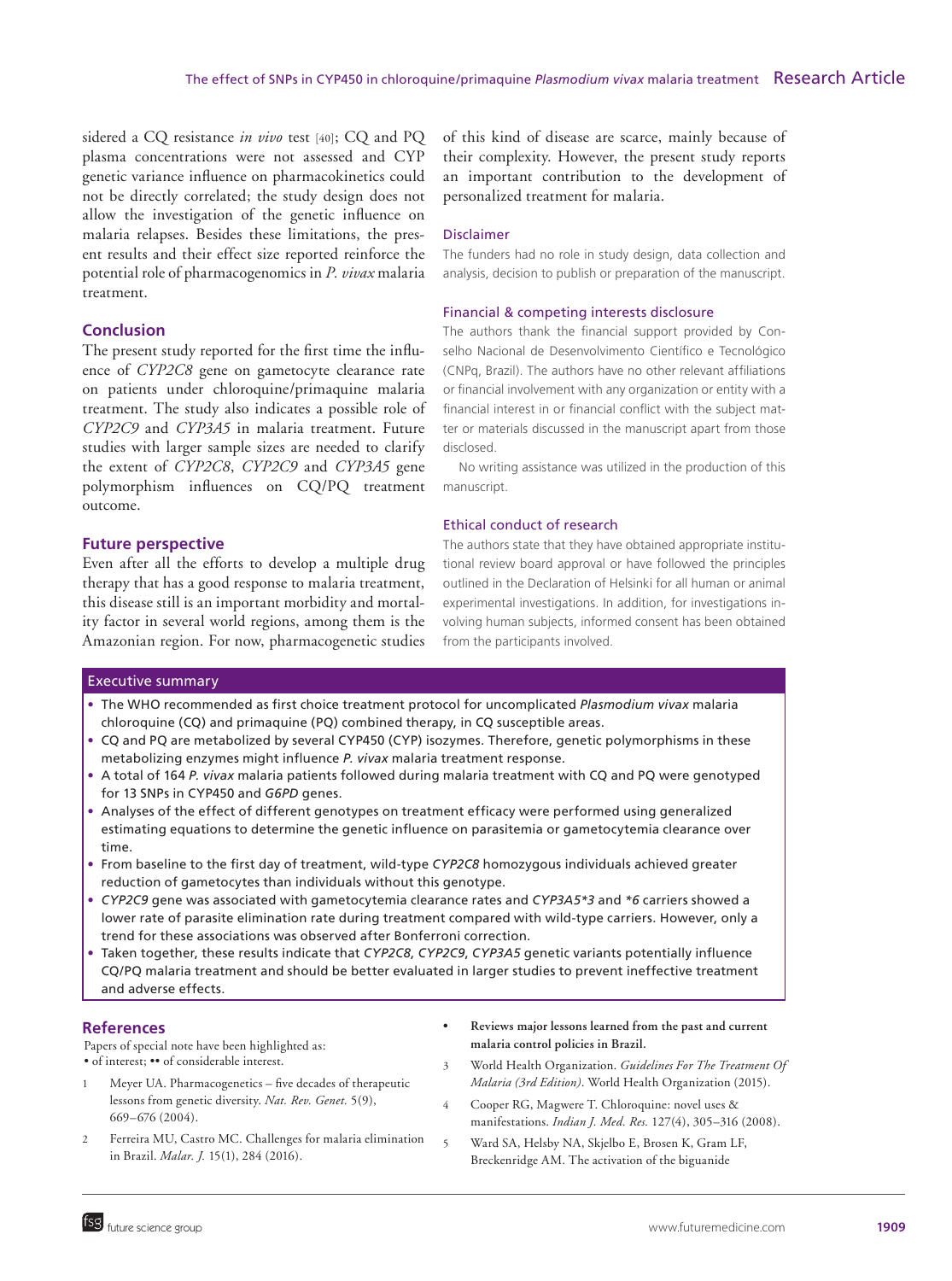antimalarial proguanil co-segregates with the mephenytoin oxidation polymorphism – a panel study. *Br. J. Clin. Pharmacol.* 31(6), 689–692 (1991).

- 6 Pukrittayakamee S, Chantra A, Simpson JA *et al.* Therapeutic responses to different antimalarial drugs in vivax malaria. *Antimicrob. Agents Chemother.* 44(6), 1680–1685 (2000).
- Vale N, Moreira R, Gomes P. Primaquine revisited six decades after its discovery. *Eur. J. Med. Chem.* 44(3), 937–953 (2009).
- 8 Li XQ, Bjorkman A, Andersson TB, Gustafsson LL, Masimirembwa CM. Identification of human cytochrome P(450)s that metabolise anti-parasitic drugs and predictions of *in vivo* drug hepatic clearance from *in vitro* data. *Eur. J. Clin. Pharmacol.* 59(5–6), 429–442 (2003).
- 9 Ganesan S, Tekwani BL, Sahu R, Tripathi LM, Walker LA. Cytochrome P450-dependent toxic effects of primaquine on human erythrocytes. *Tox. App. Pharm.* 241(1), 14–22 (2009).
- 10 Pybus BS, Sousa JC, Jin X *et al.* CYP450 phenotyping and accurate mass identification of metabolites of the 8-aminoquinoline, anti-malarial drug primaquine. *Malar. J.*  11, 259 (2012).
- 11 Hill DR, Baird JK, Parise ME, Lewis LS, Ryan ET, Magill AJ. Primaquine: report from CDC expert meeting on malaria chemoprophylaxis I. *Am. J. Trop. Med. Hyg.* 75(3), 402–415 (2006).
- 12 Hellgren U, Alván G, Jerling M. On the question of interindividual variations in chloroquine concentrations. *Eur. J. Clin. Pharmacol.* 45(4), 383–385 (1993).
- 13 Walker O, Dawodu AH, Adeyokunnu AA, Salako LA, Alvan G. Plasma chloroquine and desethylchloroquine concentrations in children during and after chloroquine treatment for malaria. *Br. J. Clin. Pharmacol.* 16(6), 701–705 (1983).
- 14 Dua VK, Gupta NC, Kar PK *et al.* Chloroquine and desethylchloroquine concentrations in blood cells and plasma from Indian patients infected with sensitive or resistant *Plasmodium falciparum*. *Ann. Trop. Med. Parasitol.* 94(6), 565–570 (2000).
- 15 Kim YR, Kuh HJ, Kim MY *et al.* Pharmacokinetics of primaquine and carboxyprimaquine in Korean patients with *vivax* malaria. *Arch. Pharm. Res.* 27(5), 576–580 (2004).
- 16 Fletcher KA, Evans DA, Gilles HM, Greaves J, Bunnag D, Harinasuta T. Studies on the pharmacokinetics of primaquine. *Bull. World Health Organ.* 59(3), 407–412 (1981).
- 17 Goller JL, Jolley D, Ringwald P, Biggs BA. Regional differences in the response of Plasmodium vivax malaria to primaquine as anti-relapse therapy. *Am. J. Trop. Med. Hyg.* 76(2), 203–207 (2007).
- 18 Baird JK. Effectiveness of antimalarial drugs. *N. Engl. J. Med.* 352(15), 1565–1577 (2005).
- 19 Brazilian Ministry of Health. Epidemiological Bulletin n43  $(2015).$

http://portalsaude.saude.gov.br/

20 Sortica VA, Cunha MG, Ohnishi MD *et al. IL1B*, *IL4R*, *IL12RB1* and *TNF* gene polymorphisms are associated

with *Plasmodium vivax* malaria in Brazil. *Malar. J.* 11, 409  $(2.012)$ .

- 21 Brazilian Ministry of Health. Practical guide treatment of malaria in Brazil (2010). http://portalsaude.saude.gov.br/
- 22 Brazilian Ministry of Health. Manual of malaria laboratory diagnosis (2009). http://bvsms.saude.gov.br/
- 23 Battle KE, Karhunen MS, Bhatt S *et al.* Geographical variation in *Plasmodium vivax* relapse. *Malar. J.* 13, 144 (2014).
- 24 Sambrook J, Fritsch EF, Maniatis T. *Molecular Cloning. A Laboratory Manual (2nd Edition).* Cold Spring Harbor Laboratory Press, NY, USA (1989).
- 25 Stephens M, Donnelly P. A comparison of bayesian methods for haplotype reconstruction from population genotype data. *Am. J. Hum. Genet.* 73(5), 1162–1169 (2003).
- 26 Pritchard JK, Stephens M, Donnelly P. Inference of population structure using multilocus genotype data. *Genetics* 155(2), 945–959 (2000).
- 27 Santos NP, Ribeiro-Rodrigues EM, Ribeiro-Dos-Santos AK *et al.* Assessing individual interethnic admixture and population substructure using a 48-insertion-deletion (INSEL) ancestry-informative marker (AIM) panel. *Hum. Mutat.* 31(2), 184–190 (2010).
- 28 Liang K-Y, Zeger SL. Longitudinal data analysis using generalized linear models. *Biometrika* 73(1), 13–22 (1986).
- 29 Fritz CO, Morris PE, Richler JJ. Effect size estimates: current use, calculations, and interpretation. *J. Exp. Psychol. Gen.* 141(1), 2–18 (2012).
- 30 Cohen J, Cohen P, West SG, Aiken LS. *Applied Multiple Regression/Correlation Analysis for the Behavioral Science.* Erlbaum, NJ, USA (2002).
- 31 Nebert DW, Russell DW. Clinical importance of the cytochromes P450. *Lancet* 360(9340), 1155–1162 (2002).
- **• Overview of CYP450 role in many clinically relevant diseases.**
- 32 Gray IC, Nobile C, Muresu R, Ford S, Spurr NK. A 2.4-megabase physical map spanning the *CYP2C* gene cluster on chromosome 10q24. *Genomics* 28(2), 328–332 (1995).
- 33 Zhou SF, Liu JP, Chowbay B. Polymorphism of human cytochrome P450 enzymes and its clinical impact. *Drug Metab. Rev.* 41(2), 89–295 (2009).
- **•• A systematic review that highlights current pharmacogenetic knowledge on important human drug-metabolizing CYP450s to understand the large interindividual variability in drug clearance and responses in clinical practice.**
- 34 Shimada T, Yamazaki H, Mimura M, Inui Y, Guengerich FP. Interindividual variations in human liver cytochrome P450 enzymes involved in the oxidation of drugs, carcinogens, and toxic chemicals. *J. Pharmacol. Exp. Ther.* 270(1), 414–423 (1994).
- 35 Miners JO, Birkett DJ. Cytochrome P4502C9: an enzyme of major importance in human drug metabolism. *Br. J. Clin. Pharmacol.* 45(6), 525–538 (1998).